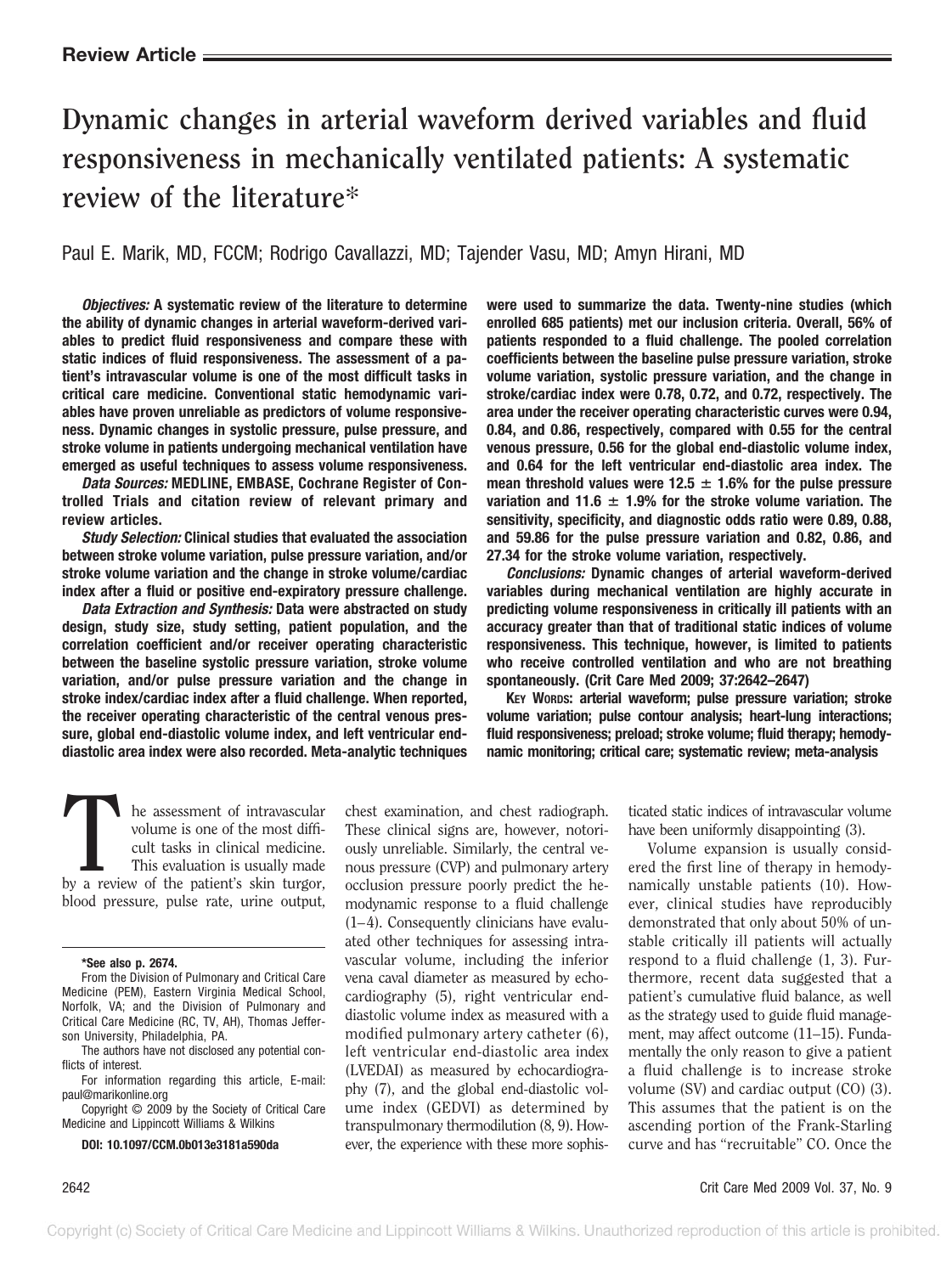left ventricle is functioning near the "flat" part of the Frank-Starling curve, fluid loading has little effect on CO and only serves to increase tissue edema and promote tissue dysoxia. It is therefore crucial during the resuscitative phase of all critically ill patients to determine whether the patient is responsive to fluid or not; this determines the optimal strategy of increasing CO and oxygen delivery (16).

Over the last decade, a number of studies have been reported which have used heart-lung interactions during mechanical ventilation to assess fluid responsiveness. Specifically, the systolic pressure variation (SPV) and the pulse pressure variation (PPV) derived from analysis of the arterial waveform and the stroke volume variation (SVV) derived from pulse contour analysis have been shown to be predictive of fluid responsiveness (3). The goal of this systematic review was to evaluate the accuracy of SPV, PPV, and SVV in predicting fluid responsiveness and to compare these variables to the static hemodynamic variables, which have been used to assess intravascular volume.

## **METHODS**

### **Identification of Trials**

Our aim was to identify all relevant clinical studies that evaluated the ability of the SPV, PPV, or SVV (dynamic variables) to predict the change in stroke volume index (SVI) or cardiac index (CI) after a fluid challenge in patients undergoing mechanical ventilation. We restricted this analysis to human adults; however, there was no restriction as to the type of patient or the setting where the study was performed. We excluded studies that used pressure-support ventilation or ventilatory modes that generated a tidal volume of  $\leq 7$ mL/kg. We used a multiple method approach to identify relevant studies for this review. All authors searched independently the National Library of Medicine's MEDLINE database for relevant studies in any language published from 1966 to November 2008, using the following Medical Subject Headings and keywords: pulse contour analysis, or systolic pressure variation, or SVV, or PPV, and fluid therapy or fluid responsiveness. In addition, we searched EMBASE and the Cochrane Database of Systematic Reviews. Bibliographies of all selected articles and review articles that included information on hemodynamic monitoring were reviewed for other relevant articles. This search strategy was done iteratively, until no new potential citations were found on review of the reference lists of retrieved arti-

cles. We performed this meta-analysis according to the guidelines proposed by the QUOROM group (17).

# **Study Selection and Data Extraction**

Only studies that reported the correlation coefficient or receiver operating characteristic between the SPV, PPV, or SVV and change in SVI/CI after a fluid challenge were included in this analysis. Data on all dynamic variables were recorded in those studies that reported more than one variable. All authors independently abstracted data from all studies, using a standardized form. Data were abstracted on study design, study size, study setting, patient population (operating room [OR] or intensive care unit [ICU]), tidal volumes used, the correlation coefficients and area under the receiver operating characteristic curve (AUC), the percentage of patients responding to a fluid challenge as well as the baseline PPV/SVV in the fluid responders and nonresponders.

The fixed effects model, using Comprehensive Meta-analysis 2.0 (Biostat, Englewood, NJ), was used to determine the pooled AUC and correlation coefficients as well as the statistical difference between subgroups (18, 19). Subgroup analysis was performed, using ORsurgery/ICU as a moderating variable. Summary effects estimates are presented with 95% confidence intervals. We calculated the Cochran Q statistic to test for statistical heterogeneity. Values of Q significantly  $>0$  ( $p < 0.1$ ) were considered evidence of heterogeneity. The SVV/PPV between the responders and nonresponders were compared using Student's *t* test. When data were available to calculate the true positive, true negative, false positive, and false negative, we calculated the pooled sensitivity, specificity, positive likelihood ratio, negative likelihood ratio, and diagnostic odds ratio, using a bivariate binomial mixed model (Stata Intercooled 10, Stata, College Station, TX).

# **RESULTS**

The initial search strategy generated 68 citations; of these, 38 citations were excluded due to study design, including studies that investigated the dynamic changes in aortic blood flow,  $(7, 20-22)$ studied patients with an open chest during cardiac surgery, (23) used pressuresupport ventilation or volume-controlled ventilation with a tidal volume of  $<$ 7 mL/kg, (24, 25); and five citations were excluded as they did not report an outcome variable of interest (26 –30). An additional four studies were identified from the bibliographies of the selected articles and review articles. The 29 studies included in the meta-analysis enrolled a total of 685 patients with an average of 23 patients per study (31–59). These studies are summarized in Table 1. Eight studies reported the SPV, 22 the PPV, and 12 the SVV. The predictive value of the CVP was reported in 18 studies, the GEDVI in three studies, and the LVEDAI in five studies. Nine studies were performed in ICU patients and 20 studies were conducted in the OR or immediately after surgery. Reuter and colleagues stratified their patients into two groups according to the patients' preoperative ejection fraction ( $\langle 35\% \rangle$  and  $>50\%$ ); these two populations were analyzed separately (37). Of the 20 OR/surgical studies, 15 studies were performed in patients undergoing cardiac surgery with five studies being performed after induction of anesthesia and ten studies after surgery. The outcome variable was the CI in 12 studies, the SVI in nine studies, the SV in three studies, the CO in two studies with one study not reporting the end point used. A responder was generally defined as a patient whose SVI (or CI) was  $\geq 15\%$  after a single (or multiple) fluid challenge(s); however, Berkenstadt et al (34) used an increase of 5% whereas Hofer et al used a threshold of 25% (42, 58).

Overall, 56% of the patients included in this review responded to a fluid challenge. The pooled correlation coefficients between the baseline PPV, SVV, SPV and the change in SVI/CI were 0.78, 0.72, and 0.72, respectively. The AUCs were 0.94, 0.84, and 0.86, respectively, compared with 0.55 for the CVP, 0.56 for the GEDVI, and 0.64 for the LVEDAI (Table 2). The AUC for the PPV was significantly greater than that for either the SPV or the SVV  $(p < .001)$  and the AUC for the SPV/SVV was significantly greater than that for the LVEDAI, GEDVI, and CVP  $(p < .001)$ . The PPV was reported in six of the ICU studies and 12 of the OR/surgery studies. The AUC was 0.95 (95% confidence interval, 0.93– 0.96) for the ICU patients and 0.93 (95% confidence interval,  $0.92-0.94$ ) for the OR/surgery patients (not significant). The Q statistic was not significant for any of the pooled correlation and AUC statistics. The mean threshold values were  $12.5 \pm 1.6\%$  for the PPV and  $11.6 \pm 1.9\%$  for the SVV. The baseline PPV was  $16.6 \pm 2.9\%$  in the responders compared with  $7.1 \pm 1.5$  in the nonresponders  $(p < .001)$ . The baseline SVV was  $15.3 \pm 3.4\%$  in the responders as compared with  $8.4 \pm 1.9\%$  in nonresponders  $(p \lt .001)$ . Data were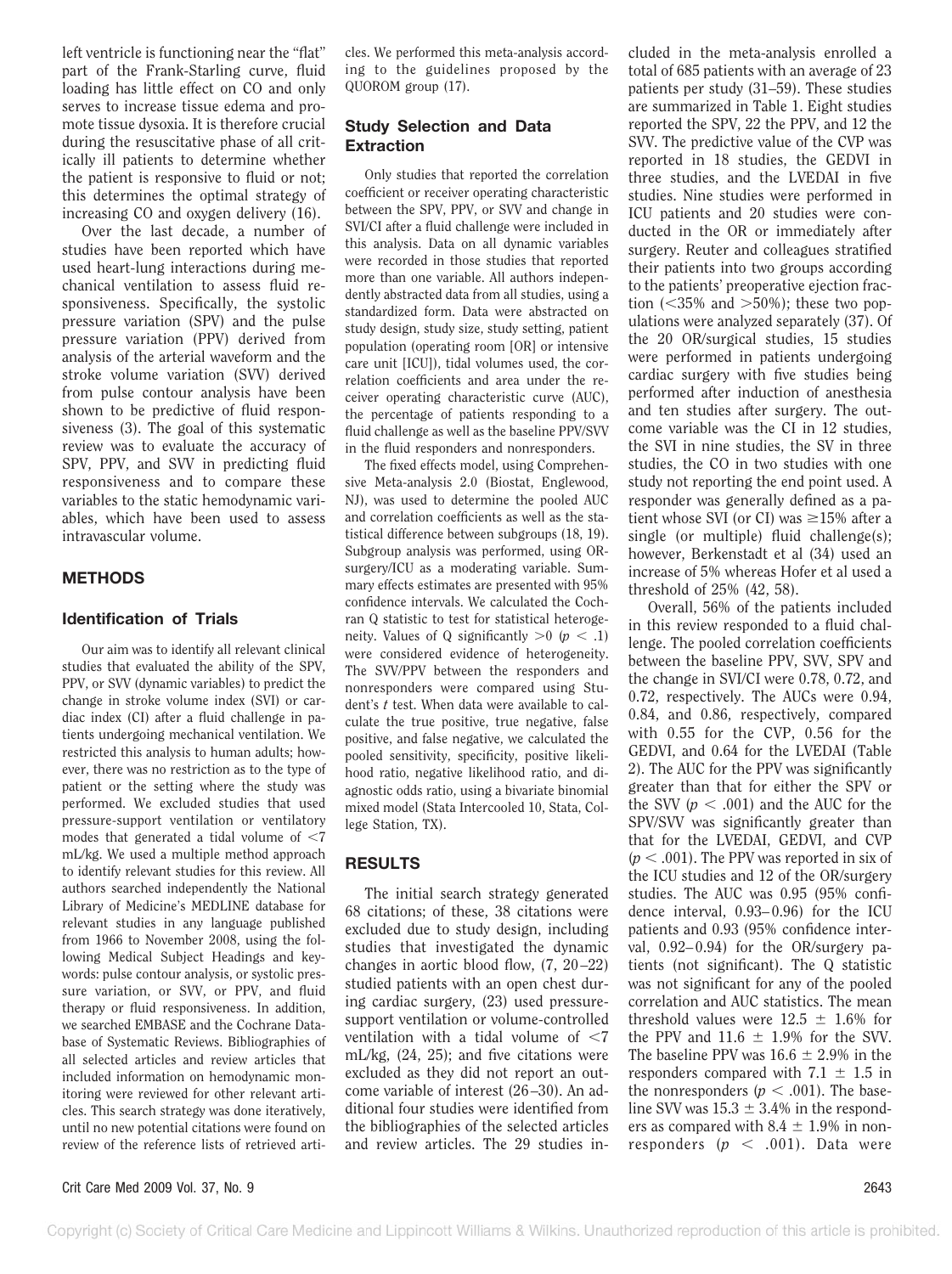|  | Table 1. Characteristics and findings with pooled results (95% confidence interval) of studies included in meta-analysis |  |  |  |  |  |  |  |  |
|--|--------------------------------------------------------------------------------------------------------------------------|--|--|--|--|--|--|--|--|
|--|--------------------------------------------------------------------------------------------------------------------------|--|--|--|--|--|--|--|--|

|                     |      |             |                        |            | Dynamic Variable |            |                                           |                 |                             |                      |
|---------------------|------|-------------|------------------------|------------|------------------|------------|-------------------------------------------|-----------------|-----------------------------|----------------------|
| Author              | Year | $\mathbf n$ | Patient                | <b>SPV</b> | <b>PPV</b>       | <b>SVV</b> | Fluid Challenge                           | $TV$ (mL/kg)    | Device                      | Cardiac End<br>Point |
| Tavernier (31)      | 1998 | 15          | ICU-sepsis             | Y          | N                | N          | 500 mL HES                                | $8 - 11$        | <b>PAC</b>                  | <b>SVI</b>           |
| Michard (32)        | 1999 | 14          | <b>ICU-ARDS</b>        | N          | Y                | N          | $10$ PEEP <sup>c</sup>                    | $7 - 12$        | PAC                         | CI                   |
| Michard (33)        | 2000 | 40          | ICU-sepsis             | Y          | Y                | N          | 500 mL HES                                | $8 - 12$        | PAC                         | CI                   |
| Berkenstadt (34)    | 2001 | 15          | Neurosurg <sup>a</sup> | N          | N                | Y          | 100 mL $HES^b$                            | 10              | PicCO <sup>e</sup>          | <b>SV</b>            |
| Reuter (35)         | 2002 | 20          | Post C.Surg            | Y          | N                | Y          | $20 \text{ mL} \times \text{BMI}$ gelatin | $\qquad \qquad$ | PiCCO                       | <b>SVI</b>           |
| Reuter (36)         | 2002 | 20          | Post C.Surg            | N          | N                | Y          | $20 \text{ mL} \times \text{BMI}$ gelatin | $13 - 15$       | PiCCO                       | <sub>CI</sub>        |
| Reuter (37)         | 2003 | 12          | Post C.Surg-a          | N          | N                | Y          | 10 mL $\times$ BMI HES <sup>b</sup>       | 10              | PiCCO                       | <b>SVI</b>           |
|                     |      | 14          | Post C.Surg-b          |            |                  |            | 10 mL $\times$ BMI HES <sup>b</sup>       | 10              | PiCCO                       | <b>SVI</b>           |
| Bendielid (38)      | 2004 | 16          | Post C.Surg            | Y          | Y                | N          | $10$ PEEP <sup>c</sup>                    | $8 - 10$        | <b>PAC</b>                  | <b>SVI</b>           |
| Rex (39)            | 2004 | 14          | Post C.Surg            | N          | N                | Y          | Trendelenburg                             | 8               | PiCCO                       | <b>SVI</b>           |
| Kramer $(40)$       | 2004 | 21          | Post C.Surg            | Y          | Y                | N          | 500 mL blood                              | $8 - 10$        | <b>PAC</b>                  | CO                   |
| Marx $(41)$         | 2004 | 10          | ICU-sepsis             | N          | N                | Y          | 500 mL HES                                | $8 - 10$        | PiCCO                       |                      |
| Hofer $(42)$        | 2005 | 35          | Post C.Surg            | N          | Y                | Y          | 10 mL/kg HES                              | 10              | PiCCO                       | <b>SVI</b>           |
| Preisman (43)       | 2005 | 18          | Post C.Surg            | Y          | Y                | Y          | 250 mL gelatin $\times$ 2                 | PCV             | PiCCO                       | <b>SVI</b>           |
| De Backer $(44)^d$  | 2005 | 27          | ICU-mixed              | N          | Y                | N          | 1000 mL CR/500 HES                        | $8 - 10$        | PAC                         | CI                   |
| Wiesenack (45)      | 2005 | 20          | C.Surg <sup>a</sup>    | N          | Y                | Y          | 7 mL/kg HES                               | $\overline{7}$  | PiCCO/PAC                   | <b>SVI</b>           |
| Feissel (46)        | 2005 | 20          | ICU-sepsis             | N          | Y                | N          | 8 mL/kg HES                               | $8 - 10$        | <b>TTE</b>                  | CI                   |
| Solus-Biguenet (47) | 2006 | 8           | Hepatic surgery        | N          | Y                | N          | $250$ mL gelatin <sup>b</sup>             | $8 - 10$        | <b>PAC</b>                  | <b>SVI</b>           |
| Charron (48)        | 2006 | 21          | ICU-mixed              | N          | Y                | N          | 100 mL HES                                | $8 - 10$        | <b>TEE</b>                  | <b>SV</b>            |
| Natalini (49)       | 2006 | 22          | ICU-mixed              | Y          | Y                | N          | 500 mL HES                                | 8               | <b>PAC</b>                  | CI                   |
| Wyffels (50)        | 2007 | 32          | Post C.Surg            | N          | Y                | N          | 500 mL HES                                | $8 - 10$        | <b>PAC</b>                  | <b>CI</b>            |
| Feissel (51)        | 2007 | 23          | ICU-sepsis             | N          | Y                | N          | 8 mL/kg HES                               | $8 - 10$        | <b>TEE</b>                  | CI                   |
| Lee $(52)$          | 2007 | 20          | Neurosurg <sup>a</sup> | N          | Y                | N          | 7 mL/kg HES                               | 10              | Esophageal Doppler          | <b>SVI</b>           |
| Cannesson (53)      | 2007 | 25          | $C.Surg^a$             | N          | Y                | N          | 500 mL HES                                | $8 - 10$        | PAC                         | <b>CI</b>            |
| Cannesson (54)      | 2008 | 25          | $C.Surg^a$             | N          | Y                | N          | 500 mL HES                                | $8 - 10$        | PAC                         | CI                   |
| Auler (55)          | 2008 | 59          | Post C.Surg            | N          | Y                | N          | 20 mL/kg LR                               | 8               | <b>PAC</b>                  | CO                   |
| Belloni (56)        | 2008 | 19          | C.Surg <sup>a</sup>    | Y          | Y                | Y          | 7 mL/kg HES                               | 8               | LiDCO/PAC                   | CI                   |
| Cannesson (57)      | 2008 | 25          | $C.Surg^a$             | N          | Y                | N          | 500 mL HES                                | $8 - 10$        | <b>PAC</b>                  | <b>CI</b>            |
| Hofer (58)          | 2008 | 40          | Post CABG              | N          | Y                | Y          | Trendelenburg                             | $8 - 10$        | FloTrac <sup>9</sup> /PiCCO | <b>SV</b>            |
| Biasis $(59)$       | 2008 | 35          | Liver transplant       | N          | Y                | Y          | Albumin 20 mL $\times$ BMI                | $8 - 10$        | FloTrac/TEE                 | CO                   |

CI, cardiac index; TV, tidal volume; ICU, intensive care unit; HES, hydroxy-ethyl starch; C.Surg, cardiac surgery; PCV, pressure-controlled ventilation; PAC, pulmonary artery catheter; TTE, transthoracic echocardiography; CR, crystalloid; SVI, stroke volume index; SV, stroke volume; BMI, body mass index; C.Surg-a, ejection fraction <35%; C.Surg-b, ejection fraction >50%; PEEP, positive end-expiratory pressure; TEE, transesophageal echocardiography; CABG, coronary artery bypass graft; ARDS, acute respiratory distress syndrome; SPV, systolic pressure variation; PPV, pulse pressure variation; SVV, stroke volume variation.

*a* After induction of anesthesia; *<sup>b</sup>* repeated until patient nonresponder; *<sup>c</sup>* PEEP used to decrease venous return; *<sup>d</sup>* subgroup with TV -8 mL/kg; *<sup>e</sup>* Pulsion Medical Systems, Munich, Germany; *<sup>f</sup>* LidCO, London, UK; *<sup>g</sup>* Edwards Lifesciences, Irvine, CA.

**Table 2.** Ability of dynamic and static hemodynamic variables to predict volume responsiveness: pooled data with 95% confidence intervals

|               | Correlation (r)     | <b>AUC</b>          |
|---------------|---------------------|---------------------|
| <b>PPV</b>    | $.78$ $(.74 - .82)$ | $0.94(0.93 - 0.95)$ |
| <b>SPV</b>    | $.72(.65-.77)$      | $0.86(0.82 - 0.90)$ |
| <b>SVV</b>    | $.72$ $(.66-.78)$   | $0.84(0.78 - 0.88)$ |
| <b>LVEDAI</b> |                     | $0.64(0.53 - 0.74)$ |
| <b>GEDVI</b>  |                     | $0.56(0.37-0.67)$   |
| <b>CVP</b>    | $.13(-.01-.28)$     | $0.55(0.48 - 0.62)$ |

AUC, area under the curve; PPV, pulse pressure variation; SPV, systolic pressure variation; SVV, stroke volume variation; LVEDAI, left ventricular end-diastolic area index (derived from transesophageal echocardiography); GEDVI, global end-diastolic volume index (derived from transpulmonary thermodilution); CVP, central venous pressure.

available for calculations of the sensitivity, specificity, positive likelihood ratio, negative likelihood ratio, and diagnostic odds ratio in 14 studies that reported the PPV and five that reported the SVV. The pooled performance estimates for these studies are listed in Table 3 and the standardized receiver operating characteristic curve for the PPV is displayed in Figure 1.

#### **DISCUSSION**

This meta-analysis has demonstrated that the dynamic changes in arterial waveform-derived variables (i.e., SPV, PPV, and SVV) measured during volumecontrolled mechanical ventilation can predict with a high degree of accuracy those patients who are likely to respond to a fluid challenge as well as the degree to which the SV (and CO) is likely to increase. With remarkable consistency, these studies reported a diagnostic threshold of between 11% and 13% with a very high sensitivity and specificity. The diagnostic accuracy of these variables (receiver operating characteristic of 0.84 – 0.94 with a diagnostic odds ratio of 59.86 and 27.34) is better than any variable

reported to date (3), and significantly better than the CVP, GEDVI, and LVEDAI reported in this study. The diagnostic accuracy (AUC) of the PPV was significantly greater  $(p < .001)$  than that for either the SPV or the SVV. The reason for this finding is not entirely clear from our study. However, it may be related to the fact that a number of assumptions are made in the calculation of the SV (by pulse contour analysis) and that most of the studies that measured the SPV did this manually; these factors may lead to errors in the calculation of both the SVV and SPV. The PPV is, however, usually measured directly from the arterial pressure tracing, using advanced digital software. These data suggest that the PPV may be the preferred arterial waveform-derived variable for hemodynamic monitoring.

In normal physiologic conditions, both ventricles operate on the ascending portion of the Frank-Starling curve (60). This mechanism provides a functional re-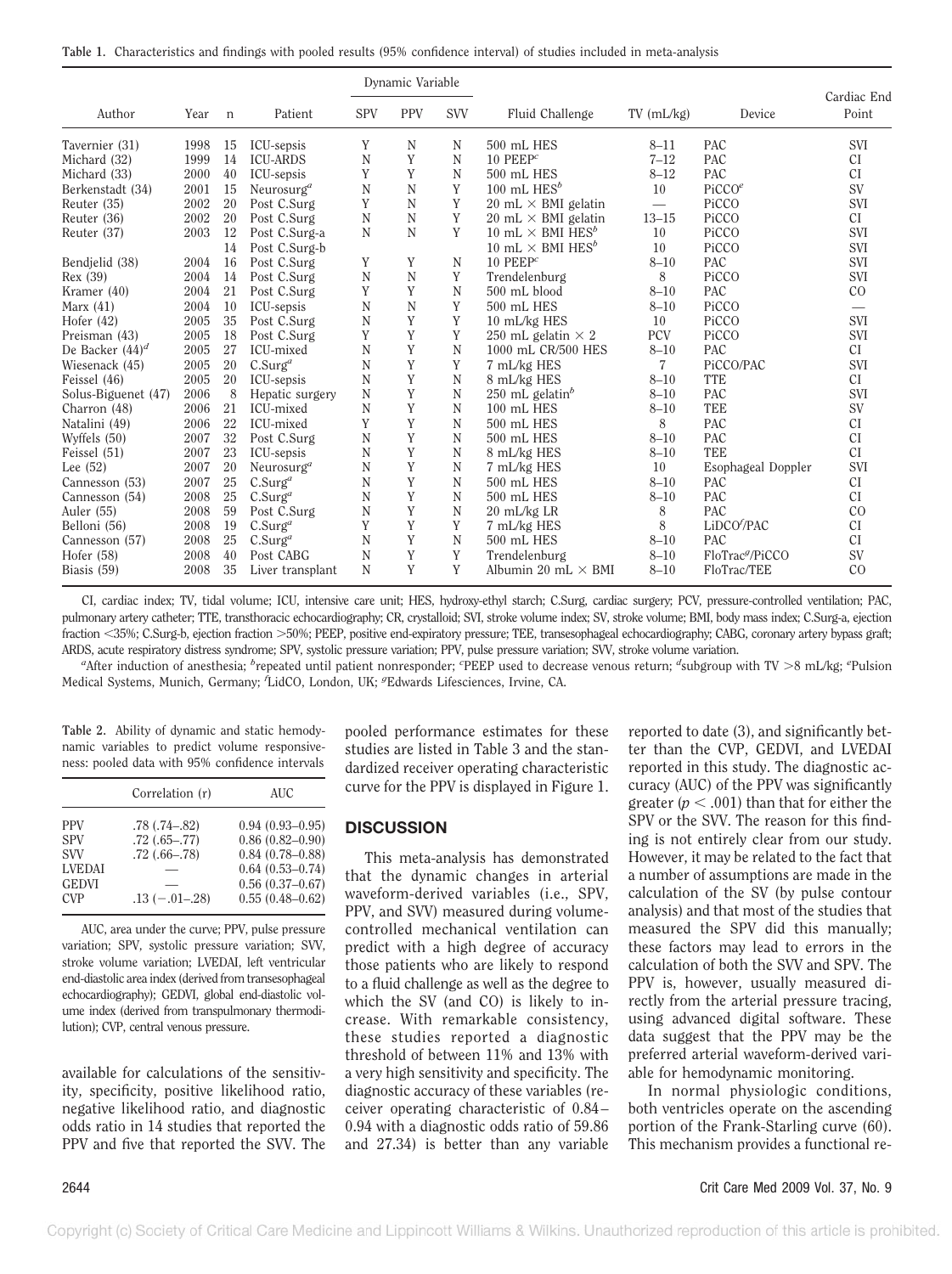**Table 3.** Pooled performance estimates (with 95% confidence intervals) from the studies where the true/false positive/negative results could be calculated

| Parameter                 | PPV $(n = 14)$       | SVV $(n = 5)$       |
|---------------------------|----------------------|---------------------|
| ROC area                  | $0.94(0.92 - 0.96)$  | $0.84(0.81 - 0.87)$ |
| Sensitivity               | $0.89(0.82 - 0.94)$  | $0.82(0.75-0.98)$   |
| Specificity               | $0.88(0.81 - 0.92)$  | $0.86(0.77-0.92)$   |
| Positive likelihood ratio | $7.26(4.46 - 11.80)$ | $5.77(3.43 - 9.72)$ |
| Negative likelihood ratio | $0.12(0.07-0.21)$    | $0.21(0.15-0.30)$   |
| Diagnostic odds ratio     | 59.86 (23.88-150.05) | 27.34 (13.46–55.53) |

PPV, pulse pressure variation; SVV, stroke volume variation; ROC, receiver operating characteristic.



**Figure 1.** Standardized receiver operating characteristic (*SROC*) curve with confidence and predictive ellipses for the 14 studies that allowed abstraction of the true/false positive/negative values for the ability of the pulse pressure variation to predict volume responsiveness. *SENS*, sensitivity; *SPEC*, specificity; *AUC*, area under the curve.

serve (preload reserve) to the heart in situations of acute stress. In normal individuals, an increase in preload (volume loading) is associated with a significant increase in SV (61). In contrast, analysis of the literature indicated that, in critically ill patients, only about 50% of patients respond to volume expansion (1). This finding suggests the need for predictive factors of volume expansion efficacy to select patients who could benefit from volume expansion and avoid ineffective fluid therapy in "nonresponders" in whom inotropic and/or vasopressor support should preferentially be used (62). Previous studies have demonstrated that the CVP (right atrial pressure), pulmonary artery occlusion pressure, and right ventricular end-diastolic volume index obtained from hemodynamic monitoring do not predict volume responsiveness (1, 2, 62).

The principles underlying the SPV, PPV, and SVV are based on simple phys-

iology. Intermittent positive-pressure ventilation induces cyclic changes in the loading conditions of the left and right ventricles. Mechanical insufflation decreases preload and increases afterload of the right ventricle (RV). The RV preload reduction is due to the decrease in the venous return pressure gradient that is related to the inspiratory increase in pleural pressure (62). The increase in RV afterload is related to the inspiratory increase in transpulmonary pressure (62). The reduction in RV preload and increase in RV afterload both lead to a decrease in RV SV, which is at a minimum at the end of the inspiratory period. The inspiratory reduction in RV ejection leads to a decrease in left ventricle (LV) filling after a phase lag of two or three heart beats because of the long blood pulmonary transit time (62). Thus, the LV preload reduction may induce a decrease in LV SV, which is at its minimum during the expiratory period. The cyclic changes in RV and LV SV are greater when the ventricles operate on the steep rather than the flat portion of the Frank-Starling curve. Therefore, the magnitude of the respiratory change in LV SV is an indicator of biventricular preload dependence (62).

The respiratory variation in vena caval diameter (63, 64) and SV (65) as measured by echocardiography have been used to predict fluid responsiveness; however, they do not perform as well as PPV/SVV and are not conducive to minute-to-minute monitoring. In addition, although the GEDVI and intrathoracic blood volume as determined by transpulmonary thermodilution adequately reflect preload status, they seem to be unreliable predictors of volume responsiveness (36, 42, 45). Even assessment of LVEDI by echocardiography is not necessarily a good predictor of fluid responsiveness (7, 31, 39, 42, 47, 52, 56). These data suggest that currently the SPV, PPV, and SVV are the most accurate predictors of volume responsiveness in critically ill patients.

Reuter et al and Preisman et al assessed the predictive accuracy of PPV/SVV after cardiac surgery in patients with reduced cardiac function (low ejection fraction) compared with patients with normal ventricular function (37, 43). Both these studies demonstrated that the performance of PPV/SVV was similar in patients with normal and impaired ventricular function. The appeal of using the PPV/SVV as a marker of volume responsiveness is that it dynamically predicts an individual patient's position on the Starling curve and this is independent of ventricular function and compliance as well as pulmonary pressures and mechanics. Furthermore, as demonstrated in our meta-analysis, there is a close relationship between the degree of respiratory variation of the SV/pulse pressure and the increase in SV. Therefore, the PPV/SVV can be used to guide decisions regarding volume resuscitation, monitor the effects of fluid therapy, and at the same time gauge the "degree of fullness" of the intravascular compartment.

It should be appreciated that both arrhythmias and spontaneous breathing activity will lead to misinterpretations of the respiratory variations in systolic pressure, SV, and pulse pressure. Furthermore, in all the studies included in our meta-analysis, patients were well sedated during the evaluation of these dynamic indices. Perner and Faber demonstrated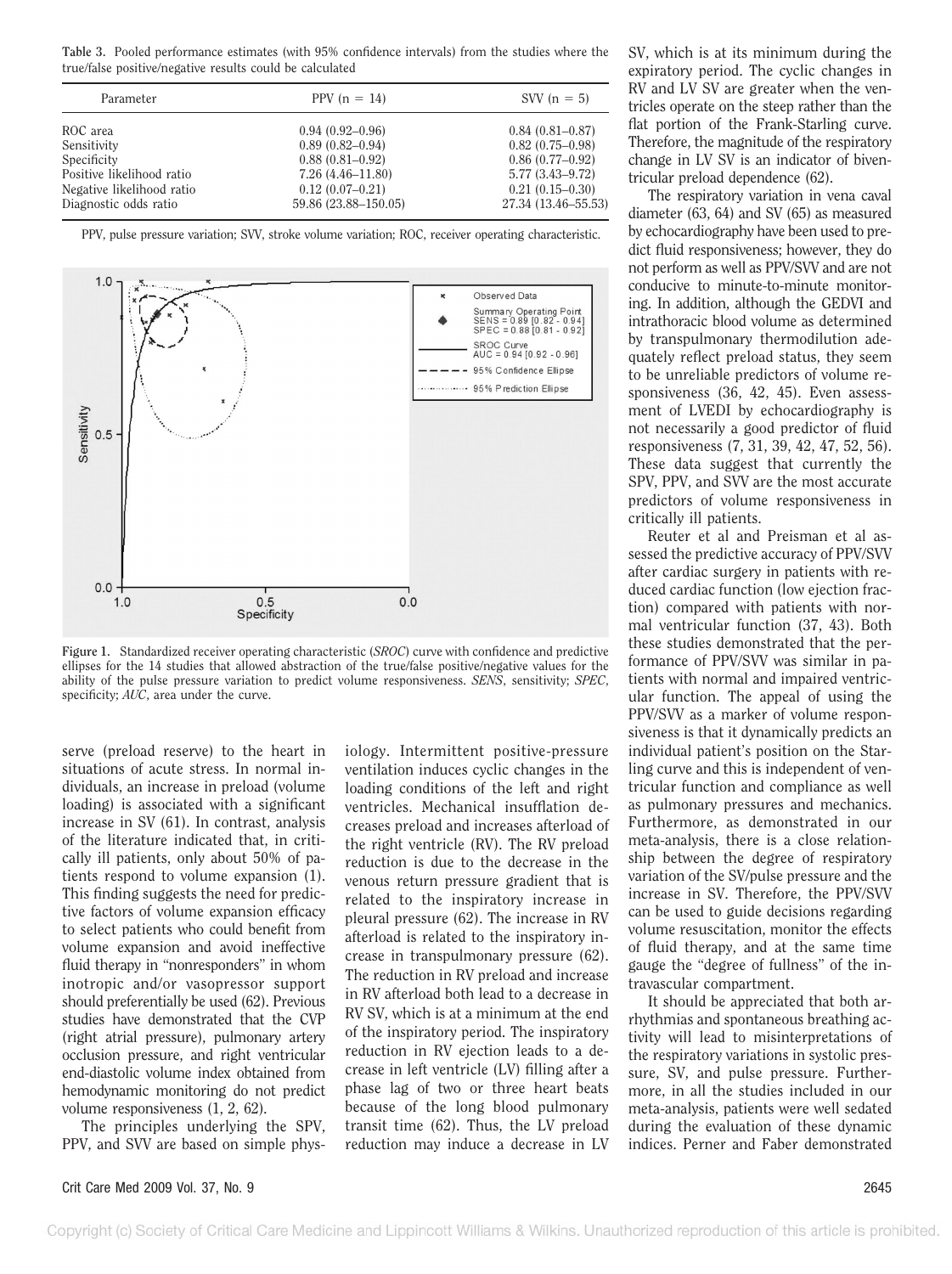that SVV did not predict the response to a fluid challenge in patients who had septic shock and received pressure-support ventilation (24). Furthermore, for any specific preload condition, the PPV/SVV will vary according to the tidal volume. Reuter and colleagues demonstrated a linear relationship between tidal volume and SVV (25). De Backer and colleagues evaluated the influence of tidal volume on the ability of the PPV to predict fluid responsiveness (44). These authors reported that the PPV was a reliable predictor of fluid responsiveness only when the tidal volume was at least 8 mL/kg. This finding was confirmed in an animal model (anesthetized pigs) where SVV was not sensitive to acute changes in preload during ventilation with a tidal volume of 5 mL/kg (66). Huang and colleagues recently reported the use of PPV in predicting fluid responsiveness in patients with acute respiratory distress syndrome (67). These authors used pressure-controlled ventilation with a mean tidal volume of 6.4 mL/kg; the low tidal volume used in this study largely explains the inconsistencies in the results of this study. Most of the studies included in this meta-analysis used a tidal volume of between 8 and 10 mL/kg. For accuracy, reproducibility, and consistency, we therefore suggest that the tidal volume should be between 8 and 10 mL/kg ideal body weight before and after a fluid challenge.

Although the PPV/SVV is a clinically useful tool to predict fluid responsiveness (recruitable preload), it provides no information concerning ventricular function. A given preload can be associated with preload dependence in a normal heart or with preload independence in a failing heart. We therefore use bedside transthoracic echocardiography to assess global left and right ventricular function in all hemodynamically unstable ICU patients (68). We believe that the combination of PPV/SVV and bedside transthoracic echocardiography are the preferred tools to evaluate cardiac function in critically ill patients. Furthermore, the dynamic changes in aortic flow velocity and SV, as assessed by Doppler echocardiography, supplements the information obtained by dynamic changes in the arterial waveform-derived variables (7, 65).

In conclusion, by virtue of its simplicity, accuracy, and availability as a continuous monitoring tool, dynamic monitoring of pulse pressure/SV would seem to be the ideal method for the titration of fluid resuscitation in mechanically ventilated critically ill patients. However, ad-

ditional studies are required to confirm these findings in general and in complex ICU patients. Furthermore, as no clinical parameter should be evaluated in isolation, the PPV/SVV should be interpreted in the context of the patients' diagnoses and comorbidities, together with a careful clinical evaluation, and appraisal of other parameters including the patients' hemodynamic profile, echocardiogram, chest radiograph,  $PaO<sub>2</sub>/FIO<sub>2</sub>$ , urine output, renal function, and fluid balance.

## **REFERENCES**

- 1. Marik PE, Baram M, Vahid B: Does the central venous pressure predict fluid responsiveness? A systematic review of the literature and the tale of seven mares. *Chest* 2008; 134:172–178
- 2. Vincent JL, Weil MH: Fluid challenge revisited. *Crit Care Med* 2006; 34:1333–1337
- 3. Michard F, Teboul JL: Predicting fluid responsiveness in ICU patients: A critical analysis of the evidence. *Chest* 2002; 121:2000 –2008
- 4. Osman D, Ridel C, Ray P, et al: Cardiac filling pressures are not appropriate to predict hemodynamic response to volume challenge. *Crit Care Med* 2007; 35:64 – 68
- 5. Mintz GS, Kotler MN, Parry WR, et al: Realtime inferior vena caval ultrasonography: Normal and abnormal findings and its use in assessing right-heart function. *Circulation* 1981; 64:1018 –1025
- 6. Diebel L, Wilson RF, Tagett MG, et al: End diastolic volume. A better indicator of preload in the critically ill. *Arch Surg* 1992; 127:817– 821; discussion 821– 822
- 7. Feissel M, Michard F, Mangin I, et al: Respiratory changes in aortic blood velocity as an indicator of fluid responsiveness in ventilated patients with septic shock. *Chest* 2001; 119: 867– 873
- 8. Renner J, Gruenewald M, Brand P, et al: Global end-diastolic volume as a variable of fluid responsiveness during acute changing loading conditions. *J Cardiothorac Vasc Anesth* 2007; 21:650 – 654
- 9. Genahr A, McLuckie A: Transpulmonary thermodilution in the critically ill. *Br J Intensive Care* 2004; 14:6 –10
- 10. Dellinger RP, Levy MM, Carlet JM, et al: Surviving sepsis campaign: International guidelines for management of severe sepsis and septic shock: 2008. *Crit Care Med* 2008; 36:296 –327
- 11. Rivers E, Nguyen B, Havstad S, et al: Early goal-directed therapy in the treatment of severe sepsis and septic shock. *N Engl J Med* 2001; 345:1368 –1377
- 12. National Heart, Lung, and Blood Institute Acute Respiratory Distress Syndrome (ARDS) Clinical Trials Network, Wiedemann HP, Wheeler AP, et al: Comparison of two fluidmanagement strategies in acute lung injury. *N Engl J Med* 2006; 354:2564 –2575
- 13. Vincent JL, Sakr Y, Sprung CL, et al: Sepsis in

European intensive care units: Results of the SOAP study. *Crit Care Med* 2006; 34:344 –353

- 14. Brandstrup B, Tonnesen H, Beier-Holgersen R, et al: Effects of intravenous fluid restriction on postoperative complications: comparison of two perioperative fluid regimens: A randomized assessor-blinded multicenter trial. *Ann Surg* 2003; 238:641– 648
- 15. Rivers EP: Fluid-management strategies in acute lung injury–liberal, conservative, or both? *N Engl J Med* 2006; 354:2598 –2600
- 16. Marik PE, Baram M: Non-invasive hemodynamic monitoring in the intensive care unit. *Crit Care Clin* 2007; 23:383– 400
- 17. Moher D, Cook DJ, Eastwood S, et al: Improving the quality of reports of metaanalyses of randomised controlled trials: the QUOROM statement. Quality of Reporting of Meta-analyses. *Lancet* 1999; 354:1896 –1900
- 18. Ng TT, McGory ML, Ko CY, et al: Metaanalysis in surgery: Methods and limitations. *Arch Surg* 2006; 141:1125–1130
- 19. Moher D, Cook DJ, Eastwood S, et al: Improving the quality of reports of metaanalyses of randomised controlled trials: The QUOROM statement. QUOROM Group*. Br J Surg* 2000; 87:1448 –1454
- 20. Monnet X, Rienzo M, Osman D, et al: Esophageal Doppler monitoring predicts fluid responsiveness in critically ill ventilated patients. *Intensive Care Med* 2005; 31:1195–1201
- 21. Roeck M, Jakob SM, Boehlen T, et al: Change in stroke volume in response to fluid challenge: Assessment using esophageal Doppler. *Intensive Care Med* 2003; 29:1729 –1735
- 22. Vallée F, Fourcade O, De Soyres O, et al: Stroke output variations calculated by esophageal Doppler is a reliable predictor of fluid response. *Intensive Care Med* 2005; 31: 1388 –1393. Epub 2005 Aug 19
- 23. Rex S, Schalte G, Schroth S, et al: Limitations of arterial pulse pressure variation and left ventricular stroke volume variation in estimating cardiac pre-load during open heart surgery. *Acta Anaesthesiol Scand* 2007; 51:1258 –1267
- 24. Perner A, Faber T: Stroke volume variation does not predict fluid responsiveness in patients with septic shock on pressure support ventilation. *Acta Anaesthesiol Scand* 2006; 50:1068 –1073
- 25. Reuter DA, Bayerlein J, Goepfert MS, et al: Influence of tidal volume on left ventricular stroke volume variation measured by pulse contour analysis in mechanically ventilated patients. *Intensive Care Med* 2003; 29: 476 – 480
- 26. Beuttner M, Schunner W, Huettemann E, et al: Influence of systolic-pressure-variationguided intraoperative fluid mangement on organ function and oxygen transport. *Br J Anaesth* 2008; 101:194 –199
- 27. Rooke GA, Schwid HA, Shapira Y: The effect of graded hemorrhage and intravascular volume replacement on systolic pressure variation in humans during mechanical and spontaneous ventilation. *Anesth Analg* 1995; 80: 925–932